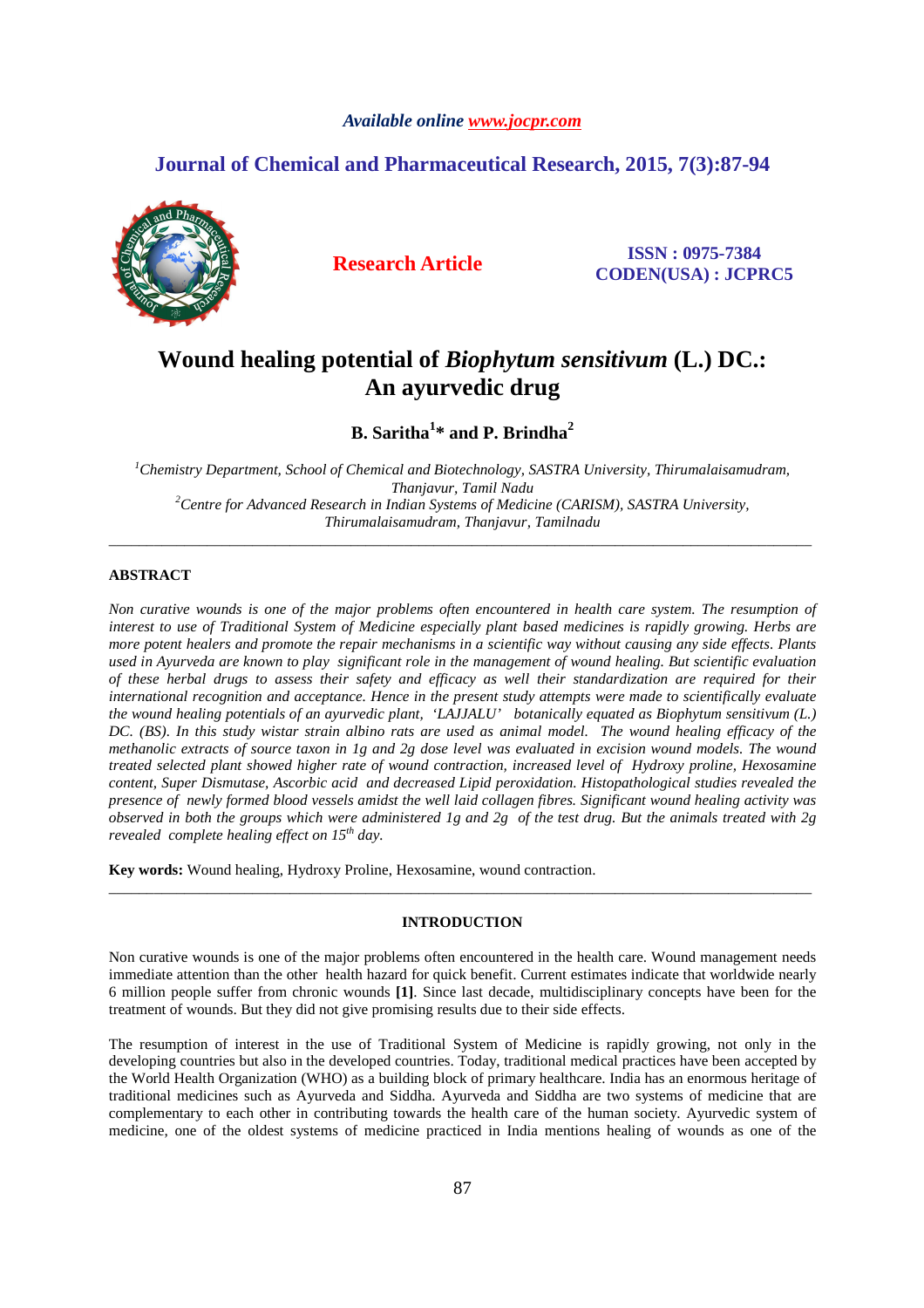important areas of clinical medicines in many Ayurvedic texts under the heading "Vranaropaka". Many of the Ayurvedic herbal plants have a significant role in the management of wound healing. At present people are turning towards the herbal wound healers because they are free from allergy and other complications and also encourage the repair mechanisms in a natural way as compared to the application of synthetic wound healers. But lacuna existing in these systems is lack of proper standardization and scientific validation of the herbs to be used. So there is a need for the scientific evaluation of these herbal drugs so as to assess their safety and efficacy as well as for their international recognition and acceptance.

*\_\_\_\_\_\_\_\_\_\_\_\_\_\_\_\_\_\_\_\_\_\_\_\_\_\_\_\_\_\_\_\_\_\_\_\_\_\_\_\_\_\_\_\_\_\_\_\_\_\_\_\_\_\_\_\_\_\_\_\_\_\_\_\_\_\_\_\_\_\_\_\_\_\_\_\_\_\_*

In the present study attempts were made to evaluate the wound healing potentials of an ayurvedic plant *'LAJJALU'* botanically equated as *Biophytum sensitivum* (L.) DC. (BS) belonging to the family Oxalidaceae employing experimental wistar strain albino rats as animal model.

Source taxon is a slender erect annual herb with a rosette of leaves on top of the stem, leaves abruptly pinnate and sensitive leaflets [2] (Figure 1). Muthuvan, Kerala tribal people use this plant for delivery, cuts and wounds and also against poison [3].



**Figure 1:** *Biophytum sensitivum* **(L.) DC**

# **EXPERIMENTAL SECTION**

### **Collection of Plant material**

The aerial parts of *Biophytum sensitivum* DC. selected for the proposed study were collected from in and around Trichy. Care was taken to select healthy plants. The identity of the plant specimen was confirmed using Flora of Presidency of Madras [4]. and authenticated with the Herbarium specimens kept at RAPINAT Herbarium, St. Joseph's College, Trichy, South India.

#### **Preparation of plant extract**

Fresh plants of *Biophytum sensitivum* DC. were collected, washed and shade dried. From this 100g of dried plant were coarsely powered and percolated in methanol for 72 hrs at room temperature. After 72 hrs the solvent was filtered and distilled off. The obtained residue was subjected to preliminary phytochemical screening and wound healing activity studies**.** 

### **Preliminary Phytochemical and Standardization Studies**

Preliminary phytochemical studies of drug powder as well as extracts were carried out as per the standard methods [5] and important chemical constituents such as alkaloids[6], flavonoids[7], tannins[8], glycosides[9] and lignins[10] were quantitatively estimated.

#### **Wound healing model**

Wistar albino rats were used as experimental animals for screening wound healing activities of methanolic extract of *Biophytum sensitivum* DC.

### **Selection and procurement of animals**

Healthy adult wistar strain of albino rats of both sexes, two to three months old and weighing 150g-200g were obtained from Tamilnadu Veterinary and Animal Sciences University, Chennai. The animals were allowed to acclimatize under laboratory conditions for a period of 5 days prior to the experiment. Rats were housed in standard polypropylene cages. All the studies were conducted according to the ethical guidelines of CPCSEA after obtaining necessary clearance from the committees (Approval No: 790/03/ac/CPCSEA at Srimad Andavan College, Trichy).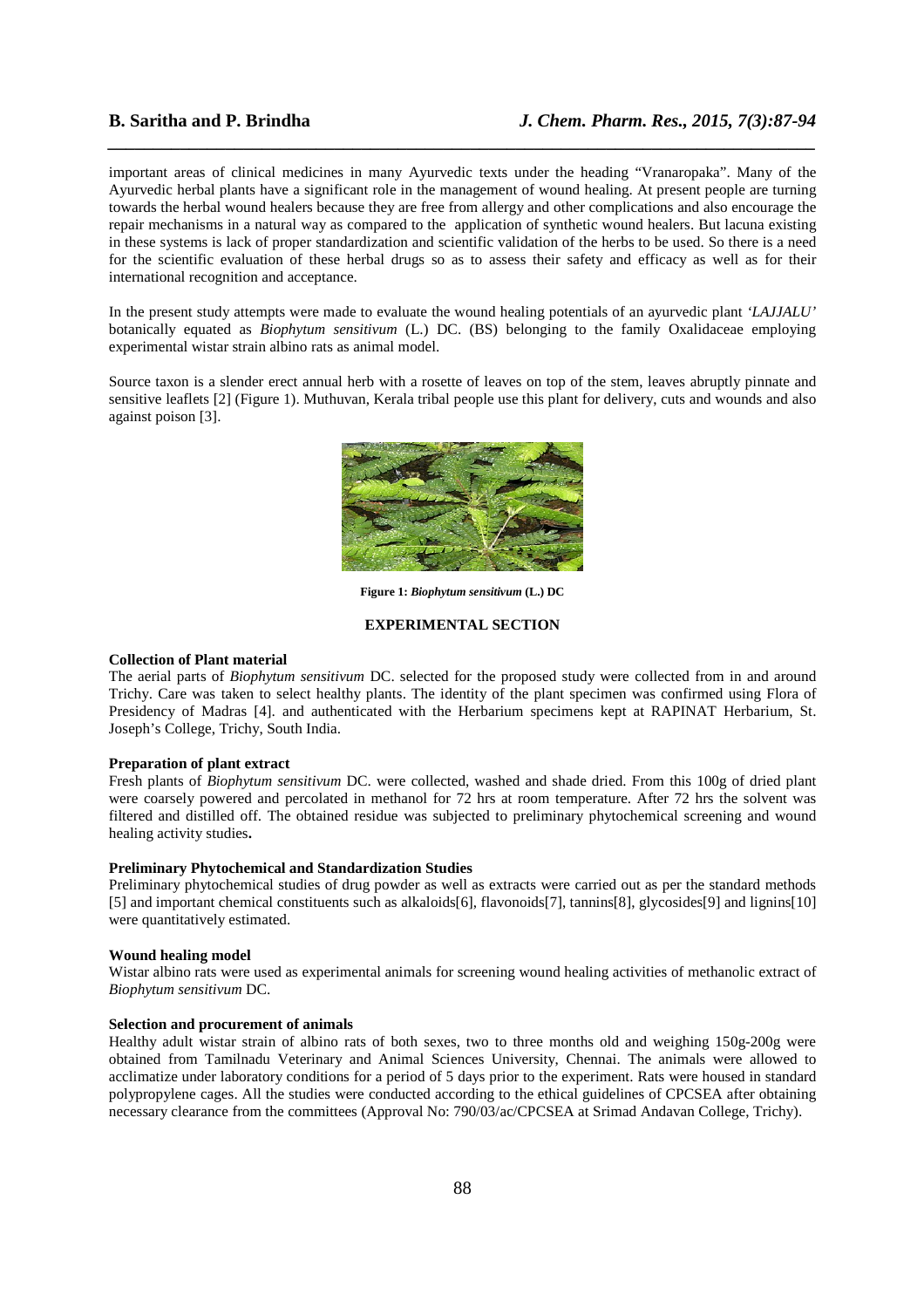#### **Experiment design**

Wistar strains of albino rats were divided into four groups, each comprising of six rats.

| Group I:   | Excision Wounded - Diseased control rats                              |
|------------|-----------------------------------------------------------------------|
| Group II:  | Excision Wounded and treated with 1 g of methanolic BS extract        |
| Group III: | Excision Wounded and treated with 2 g of methanolic BS extract        |
| Group IV:  | Excision Wounded and treated with $2$ g of standard drug – Soframycin |

#### **Wound creation**

Animals were anaesthetized by ketamine (50 mg/kg, i.p) prior to the wound creation. The rats were inflicted with excision wounds. The dorsal fur of the animals was shaved and the anticipated area of the wound to be created was marked. A full thickness excision wound was created by excising areas of skin 200mm<sup>2</sup> in length and 0.2 cm depth from the dorsal region using a sharp surgical blade and pointed scissors [11]. Test drug was applied once daily for 15 days to all experimental animals. Treatment was given as per the treatment schedule till complete epithelization is seen.

*\_\_\_\_\_\_\_\_\_\_\_\_\_\_\_\_\_\_\_\_\_\_\_\_\_\_\_\_\_\_\_\_\_\_\_\_\_\_\_\_\_\_\_\_\_\_\_\_\_\_\_\_\_\_\_\_\_\_\_\_\_\_\_\_\_\_\_\_\_\_\_\_\_\_\_\_\_\_*

### **Rate of contraction of wounds [12]**

The progressive reduction in the wound area is monitored planimetrically by tracing the raw wound boundaries initially on a sterilized transparency paper sheet in mm<sup>2</sup> without causing any damage to the wound area, and then, the wound area recorded is measured using a graph paper, at every  $5<sup>th</sup>$  day interval starting from the day of operation until the day of complete epithelialization and the degree of wound healing is calculated.

### **Collection of blood sample and granuloma tissue**

After the experimental period, the animals were sacrificed by CO2 inhalation euthanasia, then the blood samples were collected and the regenerated tissues were dissected out from each group. The small portion of regenerated tissue samples was washed in ice-cold saline fixed in 10% buffered formalin for histopathological studies[13]. The remaining regenerated tissues were estimated for hydroxyproline[14] and hexosamine content[15]. The serum was used for estimation of Lipid peroxides[16], Superoxide Dismutase[17] and Ascorbic acid[18].

# **RESULT AND DISCUSSION**

Behaviour of drug powder of BS with various chemical reagent revealed the presences of Saponins, Sterols, Flavonoids, Coumarins and Quinones and the preliminary phytochemical screening of methanolic extracts answered positively for the presence of Steroids, Saponins, Quinones, Coumarins, Flavonoids , Alkaloids and Lignins. The data obtained on the quantitative estimation of the important constituents were presented in Table 1.

| S. No | <b>Phytoconstituents</b> | <b>VALUE</b> $(mg/kg)$ |
|-------|--------------------------|------------------------|
|       | <b>Total Alkaloids</b>   | 0.69                   |
| 2.    | <b>Total Flavonoids</b>  | 0.89                   |
|       | Tannin                   | 0.62                   |
| 4.    | Lignin                   | 0.54                   |
|       | Glycosides               | 0.10                   |

| Table 2: Effect of Methanol extract of BS on the rate of wound contraction |  |  |
|----------------------------------------------------------------------------|--|--|
|----------------------------------------------------------------------------|--|--|

|           | <b>Parameters</b>              | Rate of Contraction in mm <sup>2</sup> |                   |                   |                   |  |  |
|-----------|--------------------------------|----------------------------------------|-------------------|-------------------|-------------------|--|--|
| Groups    |                                | $0th$ Day                              | $5th$ Day         | $10^{th}$ Dav     | $15th$ Day        |  |  |
| Group I   | <b>Wounded Control</b>         | $2.1 \pm 0.06$                         | $2.0 + 0.12$      | $1.5 + 0.22$      | $1.1 \pm 0.23$    |  |  |
| Group II  | Wounded + BS treated $(1g/Kg)$ | $2.1 \pm 0.07a$                        | $1.6 \pm 0.46a*$  | $1.1 \pm 0.38a*$  | $0.3 \pm 0.08a^*$ |  |  |
| Group III | Wounded + BS treated $(2g/Kg)$ | $2.2 \pm 0.04b$                        | $1.4 \pm 0.32b^*$ | $0.5 \pm 0.33b^*$ | $0 \pm 0.07b^*$   |  |  |
| Group IV  | Wounded + Soframycin $(2g/Kg)$ | $2.0 \pm 0.03c$                        | $1.2 \pm 0.09c^*$ | $0.4 \pm 0.27$ c* | $0 \pm 0.03c^*$   |  |  |

*Values are expressed as mean ± S.E (n = 6) Statistical Comparison* 

*\*P < 0.05 significant when compared with control a: Group I and II, b: Group I and III c:Group I and IV.*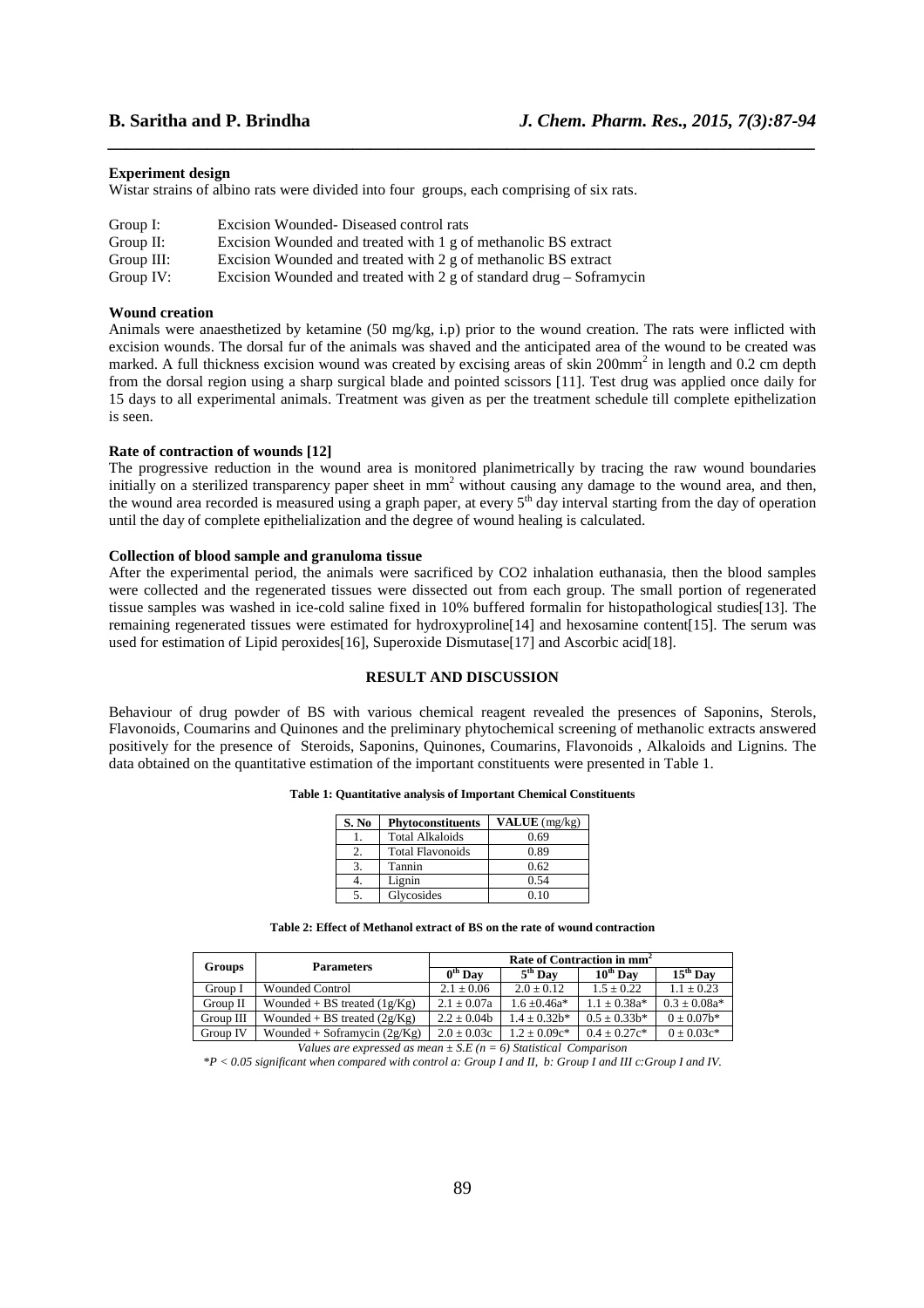

*\_\_\_\_\_\_\_\_\_\_\_\_\_\_\_\_\_\_\_\_\_\_\_\_\_\_\_\_\_\_\_\_\_\_\_\_\_\_\_\_\_\_\_\_\_\_\_\_\_\_\_\_\_\_\_\_\_\_\_\_\_\_\_\_\_\_\_\_\_\_\_\_\_\_\_\_\_\_* **Figure 2: Effect of Methanol extract of BS on the rate of wound contraction** 





*a. Rate of wound Contraction in Control rats. b. Effect of methanolic extract of BS (1g) on the rate of wound contraction. c. Effect of methanolic extract of BS (2g) on the rate of wound contraction. d. Effect of standard drug on the rate of wound contraction* 

The effect of methanolic extract of BS on the rate of contraction of wound area was presented in Table 2. Figure 2 & 3. The wound treated with plant extracts showed a higher rate of contraction during the treatment period. Group II and Group III received the test drug at the dose levels of 1g/kg bw and 2g/kg bw respectively. Significant wound healing activity was observed in both the groups. The group III animals which received the dose of 2g/kg bw showed a higher rate of contraction as compared to Group II animals which received 1g/kg bw. and also the group III animals showed complete healing effect on  $15<sup>th</sup>$  day. Group III showed rapid tissue repair as compared to control animals.

The data of the results of the present study revealed that the test drug demonstrated highly efficient wound healing activity throughout the experiment displaying a significant reduction in wound area as compared to the normal control. Hence, it is inferred that the test drug not only actively promotes faster wound contraction, but also acts as a potent agent in aiding the process of tissue granulation and in the remodeling of the connective tissue during the healing process.

| Groups                                                                | <b>Treatment</b>               | <b>Hydroxy Proline</b> | Hexosamine       | LPO              | <b>SOD</b>      | Ascorbic acid      |
|-----------------------------------------------------------------------|--------------------------------|------------------------|------------------|------------------|-----------------|--------------------|
| Group I                                                               | Wounded Control                | $14.2 + 3.56$          | $9.0 + 2.56$     | $6.2 \pm 2.45$   | $2.1 + 0.75$    | $5.82 + 0.97$      |
| Group II                                                              | Wounded +BS treated $(1g/Kg)$  | $29.8 + 4.04a*$        | $24.82 + 3.09a*$ | $3.66 + 2.18a*$  | $3.0 + 0.95a*$  | $9.09 + 1.12a*$    |
| Group III                                                             | Wounded +BS treated $(2g/Kg)$  | $34.5 + 3.94h*$        | $29.6 + 3.47h*$  | $2.92 + 1.84$ h* | $3.5 + 0.43h*$  | $9.78 + 1.56$ h*   |
| Group IV                                                              | Wounded + Soframycin $(2g/Kg)$ | $35.2 + 3.82c*$        | $31.3 + 2.98c*$  | $2.86 + 1.45c*$  | $3.6 + 0.62c^*$ | $9.87 \pm 0.98c^*$ |
| Values are expressed as mean $\pm$ S.E (n = 6) Statistical Comparison |                                |                        |                  |                  |                 |                    |

Table 3 and Figure 4 depicts hydroxyproline concentration in the tissue of animals. The group III animals which received the dose of 2g/kg bw showed increased hydroxy proline content (34.5  $\pm$  3.94) as compared to Group II animals (29.8  $\pm$  4.04) which received 1g/kg bw. Both the doses of drug showed significant increase of hydroxy

*<sup>\*</sup>P < 0.05 significant when compared with control a: Group I and II, b: Group I and III c:Group I and IV*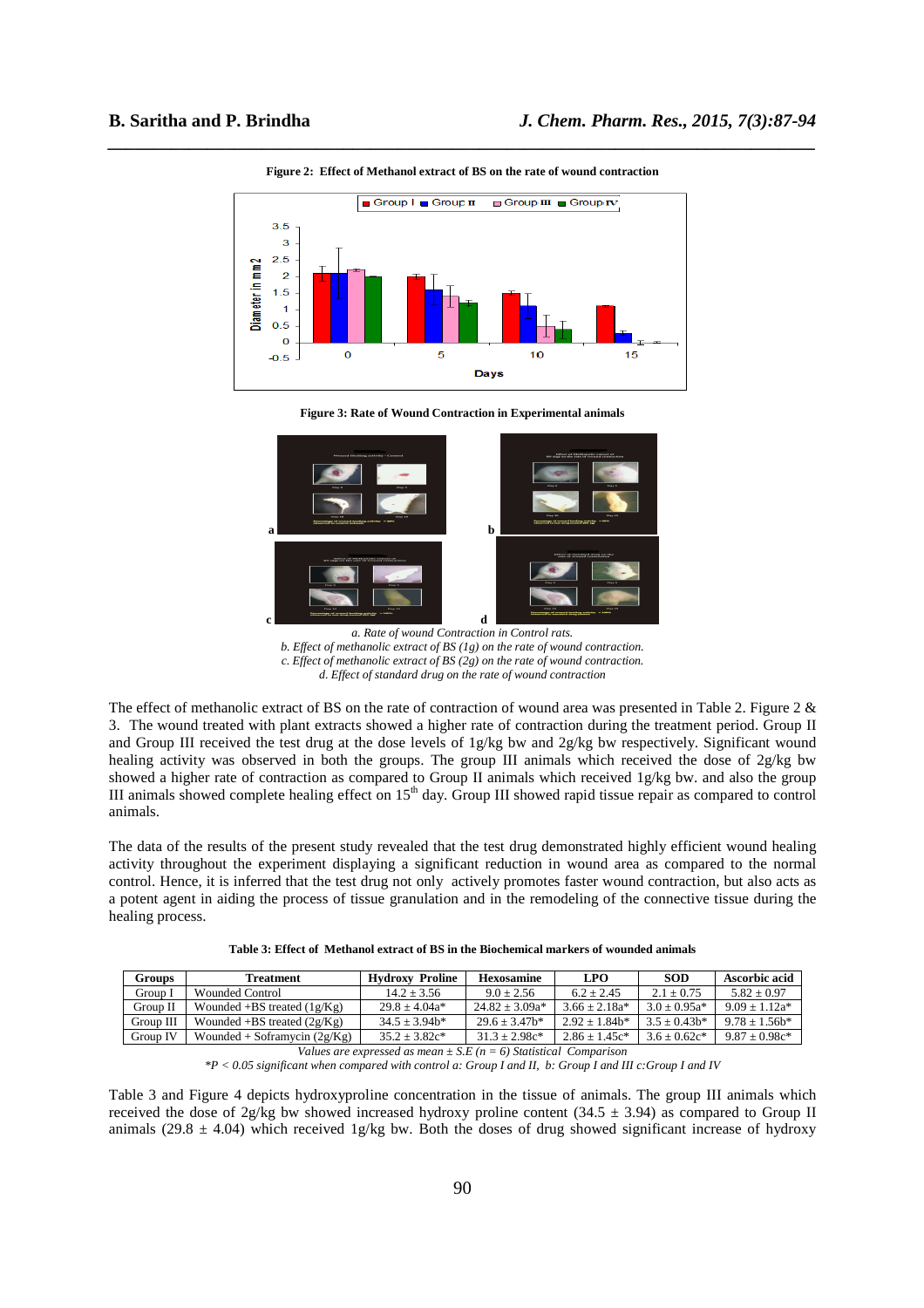proline content compared to the control rats. The results were comparable to that of standard drug used in the study. Significant increase in the hydroxyproline content of the granulation tissue indicated increased collagen turnover. Breakdown of collagen liberates free hydroxyproline and its peptides. Measurement of this hydroxyproline has been used as an index of collagen turnover. Collagen is the major component which strengthens and supports extra cellular tissue which is composed of the amino acid hydroxyproline, and has been used as a biochemical marker for tissue collagen [19] Increase in the hydroxy proline was found among the treated rats in this present study which suggest a good turn over content of collagen.

*\_\_\_\_\_\_\_\_\_\_\_\_\_\_\_\_\_\_\_\_\_\_\_\_\_\_\_\_\_\_\_\_\_\_\_\_\_\_\_\_\_\_\_\_\_\_\_\_\_\_\_\_\_\_\_\_\_\_\_\_\_\_\_\_\_\_\_\_\_\_\_\_\_\_\_\_\_\_*



**Figure 4: Level of Hydroxy Proline in experimental animals** 

Figure 5. shows the effect of methanolic extract of BS on Hexosamine content in the treated and untreated rats. Hexosamine content increases in the early stages of wound healing and is an indicative that the fibroblasts are actively synthesized. This is the ground substances (mucopolysaccharides) on which the collagen can be laid on [20]. BS extract treated animals showed to increase the hexosamine level which was evident from the obtain data (Table: 3) A significant increase observed in the Hexosamine levels in group II (24.82  $\pm$  3.09) and group III (29.6  $\pm$ 3.47).

**Figure 5: Level of Hexosamine in experimental animals** 



The levels of LPO in the experimental animals were given in Figure 6. The cytokine cascade activated after an injury with stimulation of phagocytic cells will lead to the formation of oxygen free radicals and lipid peroxidation. The control group showed an elevation in the lipid peroxidation levels which indicated the decreased scavenging capacity of the wounded tissues. Lipid peroxidation is oxidative deterioration of PUFA [21]. It leads to cell injury and further to the generation of peroxides and increased lipid peroxides. In the present study, treatment with BS extract at a dose of 2g/kgbw (group III) and 1g/kg bw (group II) showed a significant decrease in the levels of LPO. This data revealed the hastening of the wound healing process by the test extracts.

**Figure 6: Level of LPO levels in experimental animals** 

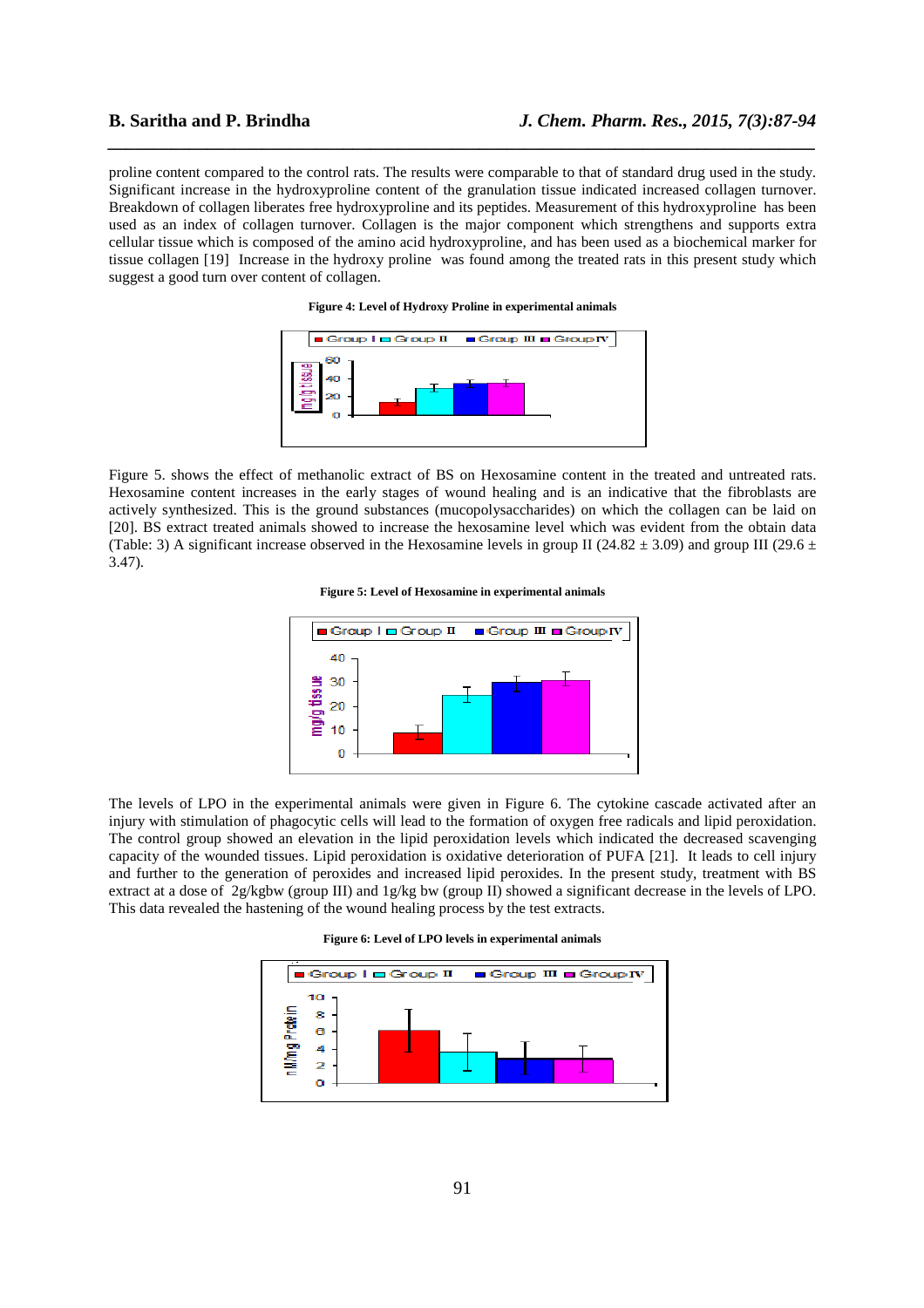Figure 7. shows the effect of BS extract on SOD levels. Studies on the estimation of antioxidant enzyme revealed that the BS extract significantly increased the levels of superoxide dismutase. This enzyme was known to quench the superoxide radical and thus prevent the damage of cells caused by free radicals [22]. In the present work, experimental animals (Group III & Group II) which were given the test drugs at the doses of 1g/kg bw & 2g/kg bw were found to have increased  $(3.5 \pm 0.43 \& 3.0 \pm 0.95)$  levels of SOD whereas disease control (GroupI) had very low level  $(2.1 \pm 0.75)$  of SOD.

*\_\_\_\_\_\_\_\_\_\_\_\_\_\_\_\_\_\_\_\_\_\_\_\_\_\_\_\_\_\_\_\_\_\_\_\_\_\_\_\_\_\_\_\_\_\_\_\_\_\_\_\_\_\_\_\_\_\_\_\_\_\_\_\_\_\_\_\_\_\_\_\_\_\_\_\_\_\_*





Figure 8. showed the level of of Ascorbic acid in experimental animals. Ascorbic acid is an essential cofactor for the synthesis of collagen and other organic components of the intracellular matrix of tissues such as bones, skin, capillary walls, and other connective tissues. In addition to collagen production, ascorbic acid enhances neutrophils function, [23] increases angiogenesis [24] and functions as a powerful antioxidant [25]. Ascorbic acid has a role in both the formation and maintenance of collagen in healing wounds. In the present study wounded control animals showed the decreased level of ascorbic acid as compared to drug treated animals. Group III and Group II animals were found to have profound increase of ascorbic acid content. Animals which received 2g/kg bw showed remarkable increase in the Ascorbic acid levels.





**Figure 9: Histopathological Observations** 

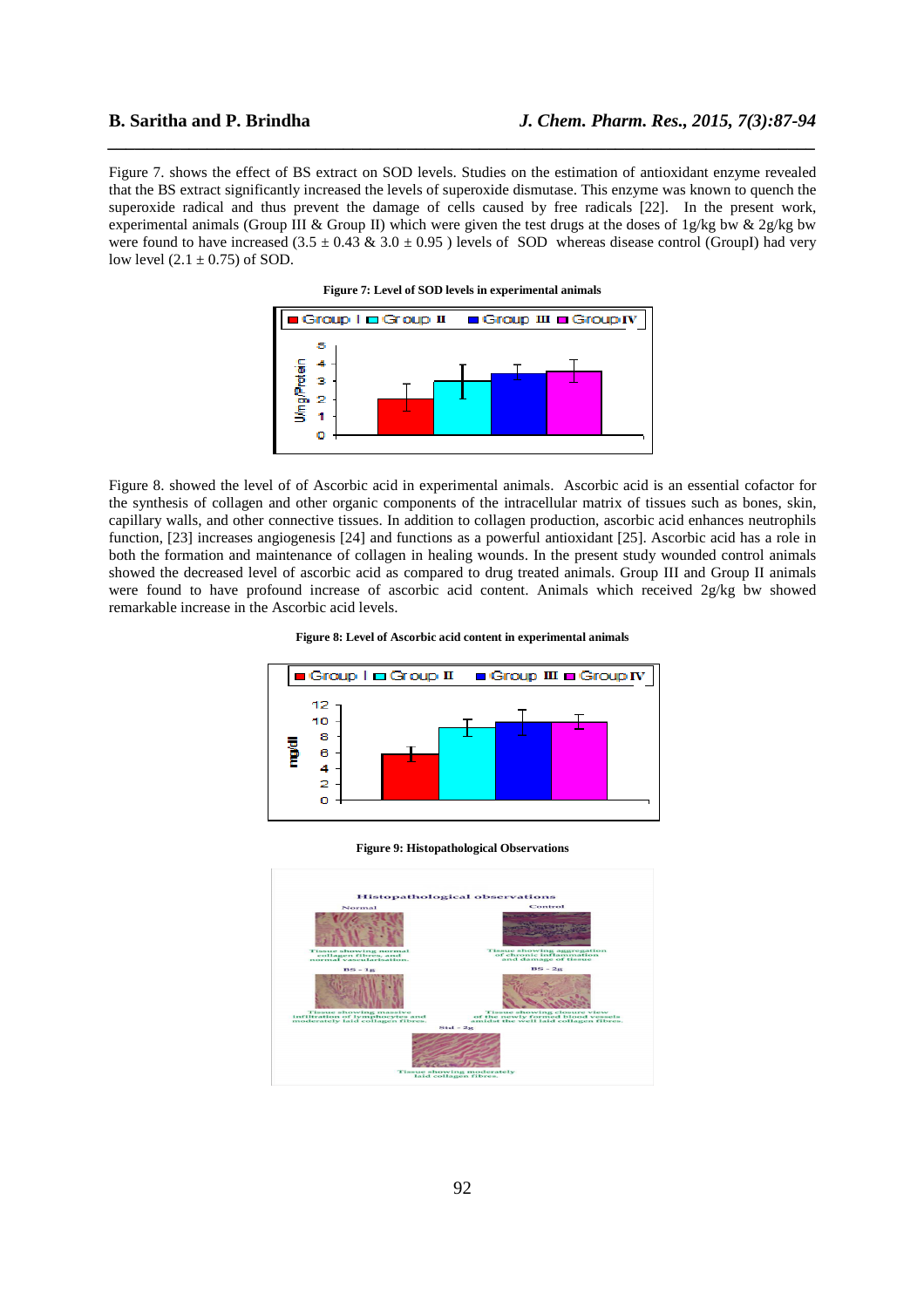#### **Histopathological observations** [26]

Histopathological observations were given in figure 9. Histopathological studies of the tissue obtained from BS treated group showed closure view of the newly formed blood vessels amidst the well laid collagen fibres compared to the normal, control and standard drug treated animals.

*\_\_\_\_\_\_\_\_\_\_\_\_\_\_\_\_\_\_\_\_\_\_\_\_\_\_\_\_\_\_\_\_\_\_\_\_\_\_\_\_\_\_\_\_\_\_\_\_\_\_\_\_\_\_\_\_\_\_\_\_\_\_\_\_\_\_\_\_\_\_\_\_\_\_\_\_\_\_*

The wound treated with plant extract showed the higher rate of wound contraction compared to control rats which revealed that the drug is actively promoting wound contraction and also acting as a potent agent in aiding the process of rapid tissue repair, tissue granulation and remodelling of the connective tissue. The increased hydroxyproline content indicates faster collagen turnover leading to rapid healing process with concurrent increase in the breaking strength of the drug treated wounds. Hexosamine concentration which is one of the components of ground substance on which the collagen can be laid on, significantly increased in plant extract treated animals as compared with control indicating better stabilization of collagen fibers in plant extract treated animals. The production of free radicals is decreased by decreasing the lipid peroxidase level in drug treated animals. elevated level of ascorbic acid has a role in both formation and maintenance of collagen and also lead to improved antioxidant status that contributed towards faster wound healing process. The drug treated animals showed an increased levels of superoxide dismutase leading to quenching of the superoxide radical and thus preventing the damage of cells caused by free radicals. Histopathological observations also provide supportive proof for the wound healing properties of the test drug (BS). BS treated animals showed normal collagen fibres and normal vascularization with newly formed blood vessels admist the well laid collagen fibres. The flavonoids[27] and Alkaloids [28] present in the *Biophytum sensitivum* DC. might have contributed in quickening the wound healing process and were also responsible for wound contraction. Amentoflavone [29] present in the BS might have caused better wound healing process. Thus the biochemical parameters and histopathological studies carried on wounded animal model depicts re-epithelialization potential, improved antioxidant enzyme activity, and higher collagen cross-linking properties of the test drug BS.

# **CONCLUSION**

Significant wound healing activity was observed in both the groups which were administered 1g and 2g methanolic extract of *Biophytum sensitivum* DC. But the animals treated with 2g of the test drug revealed complete healing effect on  $15<sup>th</sup>$  day in par with the standard drug. Scientific evidences that emerged through present work proved the wound healing effect of the test drug. Further indepth studies can be taken up on their wound healing extract for the better health care and beauty care of the skin as it is possible that present test drug could be scar free human friendly wound healer.

#### **REFERENCES**

[1] Gulzar alam; Manjul pratap singh; Anita singh. *International Journal of pharmaceutical sciences review and research,* **2011,** 9(1), *136-145.*

[2] Prajapati; Purohit; Sharma Kumar. A hand book of Medicinal Plants – A complete source Book, Agrobios Insia, **2003**; 91.

[3] SN Yoganarasimhan. Medicinal Plants of India, Bangalore, Regional Research Institute, **2000**; 77.

[4]J S Gamble. Flora of Presidency of Madras, Botanical Survey of India, **1997**; 2, 1079.

[5]J B Harborne. Phytochemical methods, Chapman and Hall Ltd, London, **1973;** 49-188.

[6] NM Ferguson. In: A Textbook of Pharmacognosy, Mcmillan company, New Delhi, **1956**; 191.

[7] T Kadifkova-Panovska; S Kulevanova; M Stefova. *Acta Pharm*. **2005**, 55**,** 207–14.

[8] Anon. The Ayurvedic Pharmacopoeia of India Part – II (Formulations), 1st Edition, AYUSH, New Delhi, **2008**; 58.

[9] N A Nelson. *The Jour. of Biol. Chem*, **1944**, 153**,** 375-81.

[10]Anon. Official Methods of Analysis of the AOAC, 12th Edition, **1975**; 138.

[11]JJP Morton; MH Malone. *Arch int Pharmacodyn,* **1972**, 196, 117-126.

[12]BS Nayak; M Lexley; Pinto Pereia. *BMC Complement Altern Med*, **2006**, 6, 41-49.

[13]P Brindha; J Radhika; B Saritha; M Sivaganesh. *Indian Drugs*, **2008**, 45(1), 63-66.

[14]J R Woessner. *Arch Biochem Biophys*. **1961**, 93, 440-447.

[15]LA Wagner. *Anal Bio Chem*, **1979**, 94**,** 394-396.

[16]K Yagi. *Methods in Enzymology*. **1984**, 105, 328-331.

[17]HP Misra; I Fridovich. *J. Biol Chem*; **1972**, 247, 3170-75.